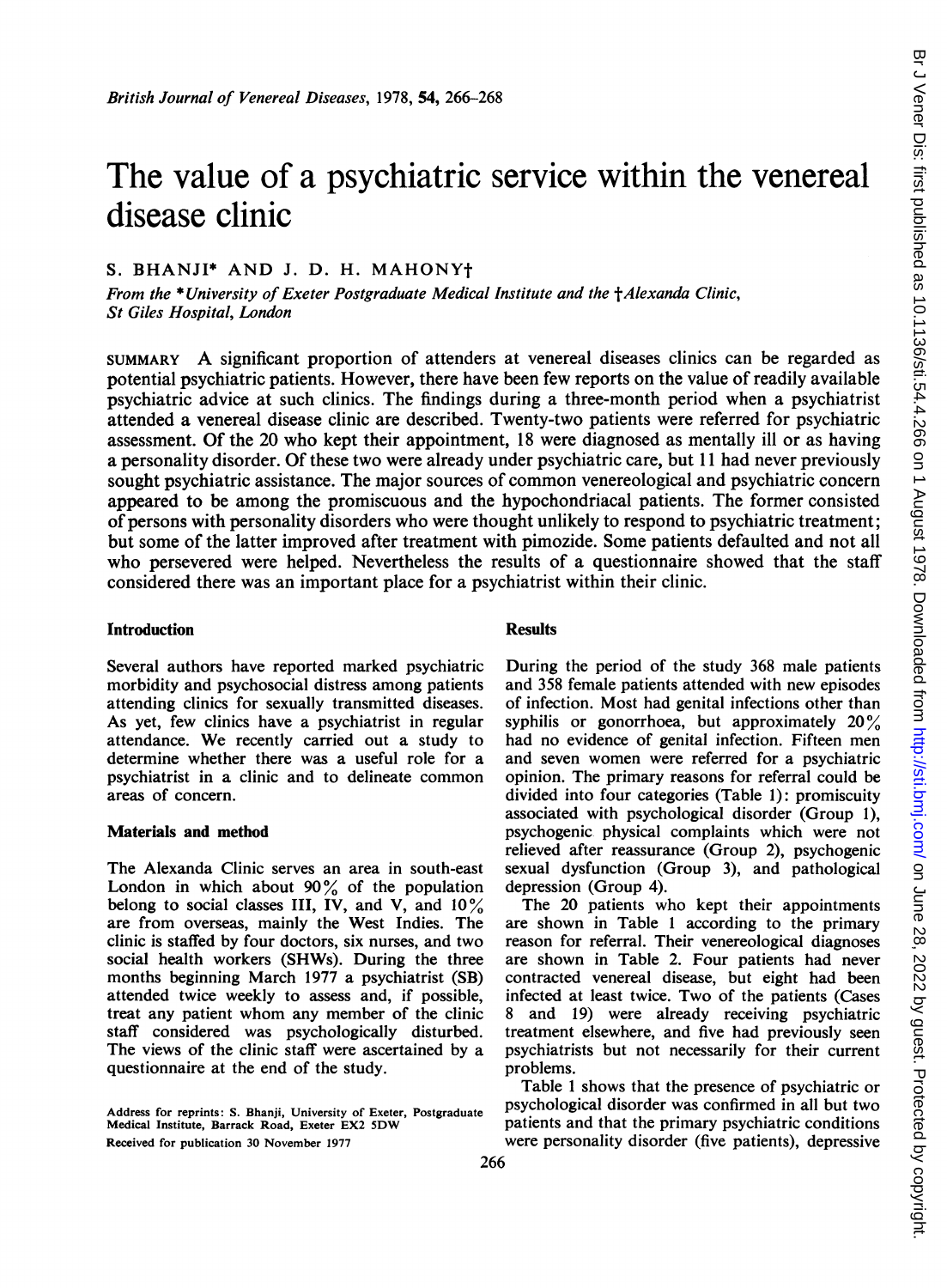| Case No.             | Sex                                     | Age                                                           | Origin      | <b>Diagnosis</b>                                          | Times seen |
|----------------------|-----------------------------------------|---------------------------------------------------------------|-------------|-----------------------------------------------------------|------------|
| Group 1: Promiscuity |                                         |                                                               |             |                                                           |            |
|                      | м                                       | 40                                                            | UK          | Personality disorder, homosexuality                       |            |
|                      | м                                       | 28                                                            | UK          | Personality disorder                                      |            |
| 3*                   | м                                       | 22                                                            | West Indies | Personality disorder                                      |            |
|                      | м                                       | 33                                                            | UK          | Personality disorder, homosexuality, depression           |            |
| 5                    |                                         | 17                                                            | UK+         | Adolescent behaviour disorder                             |            |
| $6*$                 |                                         | 20                                                            | UK          | No psychiatric disorder                                   |            |
|                      |                                         | Group 2: Psychogenic complaints referable to somatic disorder |             |                                                           |            |
| $7*$                 |                                         |                                                               | Iran        | Depression with hypochondriasis (venereophobia)           |            |
| 8                    |                                         | 46                                                            | Eire        | Depression with hypochondriasis (venereophobia)           |            |
| 9*                   | м                                       | 39                                                            | Nigeria     | Primary hypochondriasis (venereophobia)                   |            |
| $10*$                | м                                       | 31                                                            | UK          | Primary hypochondriasis (venereophobia)                   |            |
| 11                   |                                         | 20                                                            | UK          | Obsessional neurosis with hypochondriasis (venereophobia) |            |
| $12*$                | м                                       | 38                                                            | Nigeria     | Primary hypochondriasis (venereophobia)                   |            |
| 13                   | М                                       | 22                                                            | West Indies | Primary hypochondriasis (dermatozoiasis)                  |            |
|                      | Group 3: Psychogenic sexual dysfunction |                                                               |             |                                                           |            |
| $14*$                | м                                       | 27                                                            | West Indies | Psychogenic impotence                                     |            |
| $15*$                | м                                       | 29                                                            | UK          | Psychogenic loss of libido                                |            |
| $16*$                | м                                       | 38                                                            | West Indies | No dysfunction                                            |            |
| Group 4: Depression  |                                         |                                                               |             |                                                           |            |
| 17                   | м                                       | 66                                                            | Poland      | Depression                                                |            |
| $18*$                |                                         | 56                                                            | Eire        | Depression (grief reaction)                               |            |
| 19                   |                                         | 32                                                            | UK          | Personality disorder, mixed neurotic state                |            |
| $20*$                | M                                       | 38                                                            | Holland     | Depression                                                |            |

Table 1 Patients seen by psychiatrist

\*Patients with no previous psvchiatric contact

tOf West Indian parentage

Table 2 Venereological diagnoses at time of psychiatric assessment

| <b>Diagnosis</b>         | Case No.                    |  |  |
|--------------------------|-----------------------------|--|--|
| <b>Syphilis</b>          | .<br>4                      |  |  |
| Gonorrhoea               | 1, 2, 3, 5, 16, 19          |  |  |
| Other genital infections | 6, 14, 15, 18, 20           |  |  |
| No genital infection     | 7, 8, 9, 10, 11, 12, 13, 17 |  |  |

illness (5), primary hypochondriasis (4), psychogenic sexual dysfunction (2), obsessional neurosis (1), and adolescent behaviour disorder (1). Primary hypochondriasis was diagnosed if the patient's conviction of illness appeared to be circumscribed and not derived from underlying mental illness.

The extent of social problems can be assessed from the finding that three of the 10 patients who had married were divorced or separated, 10 were unemployed, three drank heavily (although without signs of physical dependency on alcohol), and three admitted to involvement with the police. All those referred because of promiscuity were venereological recidivists, as were four of the five with personality disorders. There were no racial differences in venereological diagnosis, in reason for referral, or in psychiatric diagnosis.

Of the 12 patients who were seen only once two had no evidence of psychiatric illness, four were thought unlikely to benefit from treatment (Cases 1, 3, 4, and 17), two were already under psychiatric care (Cases 8 and 19), one had gone abroad (Case 7), and three declined treatment (Cases 2, 15, and

18). Of the patients who accepted treatment five had not previously sought psychiatric advice.

The outcome of treatment varied. One patient (Case 20) was referred elsewhere, and one (Case 5), whose condition had improved with treatment, was advised to see the SHW for further counselling. The patients with hypochondriacal complaints were prescribed pimozide (Riding and Munro, 1975). The condition of three patients (Cases 9, 10, and 11) improved. The male patient with impotence was advised to attend with his wife but failed to do so. Finally, two of those seen only once (Cases 2 and 4) telephoned to report improvement.

At the end of the study a questionnaire was completed anonymously by the clinic staff. Ten reported an involvement in referring patients, and seven stated that this was helpful. Ten of the staff considered that regular psychiatric attendance in the future would be desirable.

### **Discussion**

Surveys carried out using standardised screening procedures have shown much psychological abnormality among patients with venereal disease (Wells, 1970; Mayou, 1975). Mayou (1975) found that  $20\%$ of patients could be regarded as potential psychiatric cases, and Pedder and Goldberg (1970) reported an even higher prevalence. Most investigations of individual psychopathology have been confined to patients presenting with certain symptoms, such as syphilophobia (MacAlpine, 1957) and